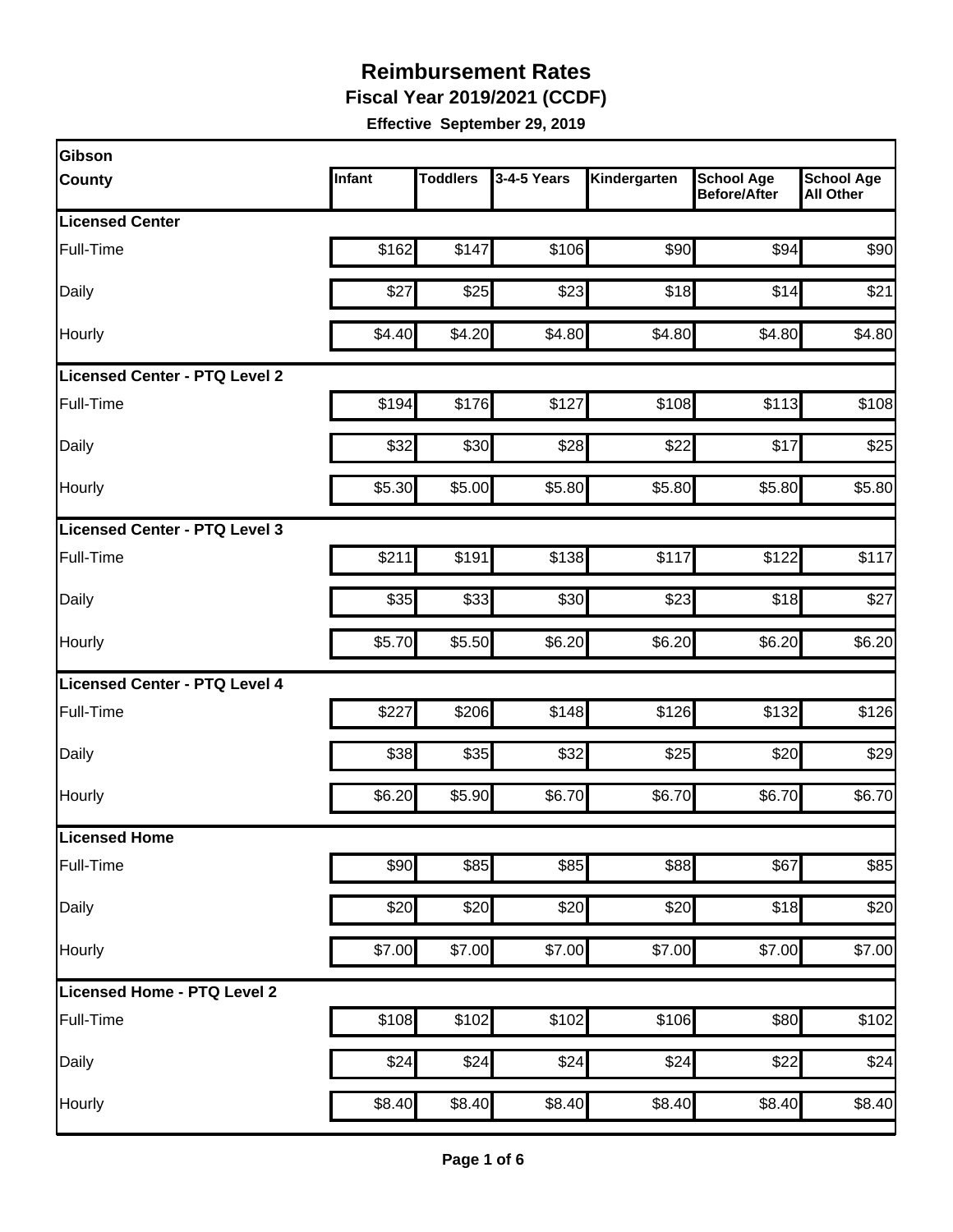**Fiscal Year 2019/2021 (CCDF)**

| Gibson                                   |        |                 |                  |                    |                                          |                                       |
|------------------------------------------|--------|-----------------|------------------|--------------------|------------------------------------------|---------------------------------------|
| <b>County</b>                            | Infant | <b>Toddlers</b> | 3-4-5 Years      | Kindergarten       | <b>School Age</b><br><b>Before/After</b> | <b>School Age</b><br><b>All Other</b> |
| <b>Licensed Home - PTQ Level 3</b>       |        |                 |                  |                    |                                          |                                       |
| Full-Time                                | \$117  | \$111           | \$111            | \$114              | \$87                                     | \$111                                 |
| Daily                                    | \$26   | \$26            | \$26             | \$26               | \$23                                     | \$26                                  |
| Hourly                                   | \$9.10 | \$9.10          | \$9.10           | \$9.10             | \$9.10                                   | \$9.10                                |
| Licensed Home - PTQ Level 4              |        |                 |                  |                    |                                          |                                       |
| Full-Time                                | \$126  | \$119           | \$119            | \$123              | \$94                                     | \$119                                 |
| Daily                                    | \$28   | \$28            | \$28             | \$28               | \$25                                     | \$28                                  |
| Hourly                                   | \$9.80 | \$9.80          | \$9.80           | \$9.80             | \$9.80                                   | \$9.80                                |
| <b>Registered Ministry</b>               |        |                 |                  |                    |                                          |                                       |
| Full-Time                                | \$100  | \$86            | \$64             | \$57               | \$28                                     | \$57                                  |
| Daily                                    | \$21   | \$18            | \$15             | \$9                | \$5                                      | \$13                                  |
| Hourly                                   | \$3.10 | \$3.00          | \$3.60           | \$3.60             | \$3.60                                   | \$3.60                                |
| <b>Registered Ministry - PTQ Level 1</b> |        |                 |                  |                    |                                          |                                       |
| Full-Time                                | \$131  | \$117           | \$85             | \$74               | \$61                                     | \$74                                  |
| Daily                                    | \$24   | \$22            | \$19             | \$14               | \$10                                     | \$17                                  |
| Hourly                                   | \$3.80 | \$3.60          | \$4.20           | \$4.20             | \$4.20                                   | \$4.20                                |
| <b>Registered Ministry - PTQ Level 2</b> |        |                 |                  |                    |                                          |                                       |
| Full-Time                                | \$194  | \$176           | \$127            | \$108              | \$113                                    | \$108                                 |
| Daily                                    | \$32   | \$30            | $\overline{$}28$ | \$22               | \$17                                     | \$25                                  |
| Hourly                                   | \$5.30 | \$5.00          | \$5.80           | \$5.80             | \$5.80                                   | \$5.80                                |
| <b>Registered Ministry - PTQ Level 3</b> |        |                 |                  |                    |                                          |                                       |
| Full-Time                                | \$211  | \$191           | \$138            | \$117              | \$122                                    | \$117                                 |
| Daily                                    | \$35   | \$33            | \$30             | \$23               | \$18                                     | \$27                                  |
| Hourly                                   | \$5.70 | \$5.50          | \$6.20           | $\overline{$6.20}$ | \$6.20                                   | \$6.20                                |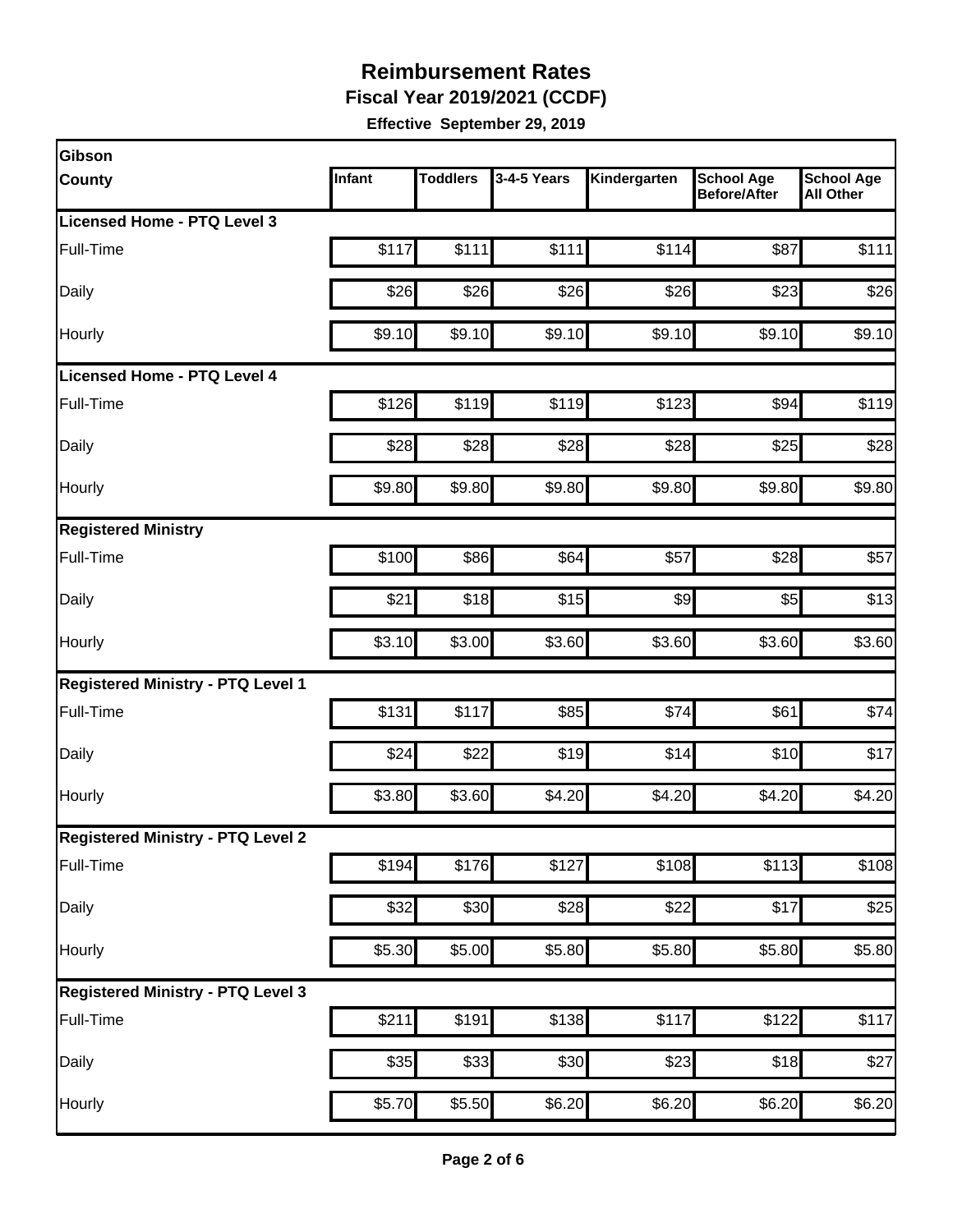**Fiscal Year 2019/2021 (CCDF)**

| Gibson                                   |        |                 |             |              |                                          |                                       |
|------------------------------------------|--------|-----------------|-------------|--------------|------------------------------------------|---------------------------------------|
| <b>County</b>                            | Infant | <b>Toddlers</b> | 3-4-5 Years | Kindergarten | <b>School Age</b><br><b>Before/After</b> | <b>School Age</b><br><b>All Other</b> |
| <b>Registered Ministry - PTQ Level 4</b> |        |                 |             |              |                                          |                                       |
| Full-Time                                | \$227  | \$206           | \$148       | \$126        | \$132                                    | \$126                                 |
| Daily                                    | \$38   | \$35            | \$32        | \$25         | \$20                                     | \$29                                  |
| Hourly                                   | \$6.20 | \$5.90          | \$6.70      | \$6.70       | \$6.70                                   | \$6.70                                |
| <b>Exempt Center</b>                     |        |                 |             |              |                                          |                                       |
| Full-Time                                | \$100  | \$86            | \$64        | \$57         | \$28                                     | \$57                                  |
| Daily                                    | \$21   | \$18            | \$15        | \$9          | \$5                                      | \$13                                  |
| Hourly                                   | \$3.10 | \$3.00          | \$3.60      | \$3.60       | \$3.60                                   | \$3.60                                |
| <b>Accredited Exempt Center</b>          |        |                 |             |              |                                          |                                       |
| Full-Time                                | \$128  | \$117           | \$99        | \$99         | \$101                                    | \$99                                  |
| Daily                                    | \$30   | \$28            | \$25        | \$20         | \$15                                     | \$23                                  |
| Hourly                                   | \$4.80 | \$4.60          | \$5.30      | \$5.30       | \$5.30                                   | \$5.30                                |
| <b>Exempt Home</b>                       |        |                 |             |              |                                          |                                       |
| Full-Time                                | \$64   | \$59            | \$59        | \$58         | \$32                                     | \$59                                  |
| Daily                                    | \$13   | \$13            | \$13        | \$14         | \$11                                     | \$13                                  |
| Hourly                                   | \$2.10 | \$2.10          | \$2.10      | \$2.10       | \$1.40                                   | \$2.10                                |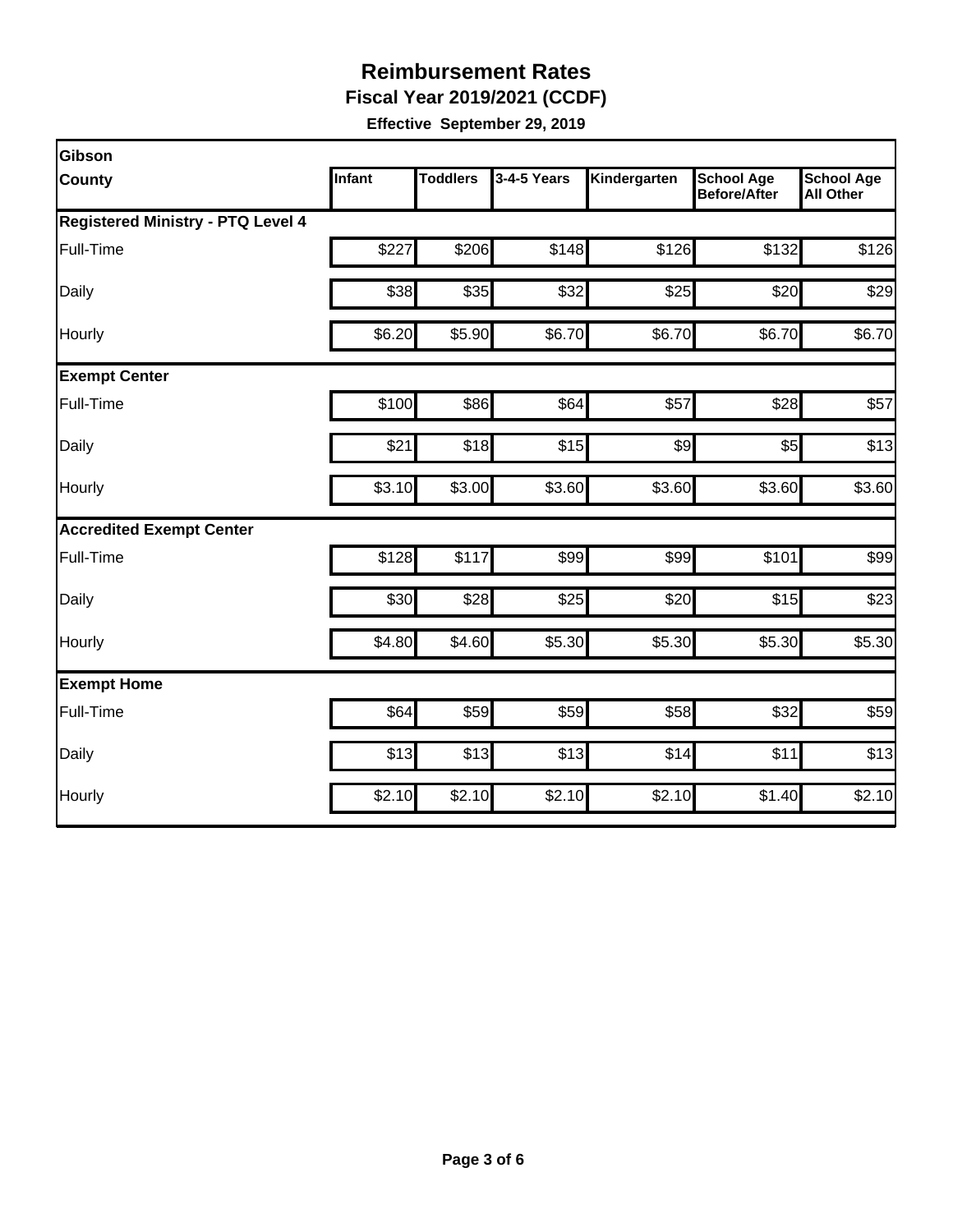**School Year 2019/2021 (OMW Pre-K)**

| Gibson                        |        |                 |             |              |                                   |                                       |
|-------------------------------|--------|-----------------|-------------|--------------|-----------------------------------|---------------------------------------|
| <b>County</b>                 | Infant | <b>Toddlers</b> | 3-4-5 Years | Kindergarten | <b>School Age</b><br>Before/After | <b>School Age</b><br><b>All Other</b> |
| Licensed Center - PTQ Level 3 |        |                 |             |              |                                   |                                       |
| Full-Time                     |        |                 | \$151.80    |              |                                   |                                       |
| Daily                         |        |                 |             |              |                                   |                                       |
| Hourly                        |        |                 |             |              |                                   |                                       |
| Licensed Center - PTQ Level 4 |        |                 |             |              |                                   |                                       |
| Full-Time                     |        |                 | \$162.80    |              |                                   |                                       |
| Daily                         |        |                 |             |              |                                   |                                       |
| Hourly                        |        |                 |             |              |                                   |                                       |
| Licensed Home - PTQ Level 3   |        |                 |             |              |                                   |                                       |
| Full-Time                     |        |                 | \$122.10    |              |                                   |                                       |
| Daily                         |        |                 |             |              |                                   |                                       |
| Hourly                        |        |                 |             |              |                                   |                                       |
| Licensed Home - PTQ Level 4   |        |                 |             |              |                                   |                                       |
| Full-Time                     |        |                 | \$130.90    |              |                                   |                                       |
| Daily                         |        |                 |             |              |                                   |                                       |
| Hourly                        |        |                 |             |              |                                   |                                       |
| VCP Ministry - PTQ Level 0    |        |                 |             |              |                                   |                                       |
| Full-Time                     |        |                 | \$70.40     |              |                                   |                                       |
| Daily                         |        |                 |             |              |                                   |                                       |
| Hourly                        |        |                 |             |              |                                   |                                       |
| VCP Ministry - PTQ Level 3    |        |                 |             |              |                                   |                                       |
| Full-Time                     |        |                 | \$151.80    |              |                                   |                                       |
| Daily                         |        |                 |             |              |                                   |                                       |
| Hourly                        |        |                 |             |              |                                   |                                       |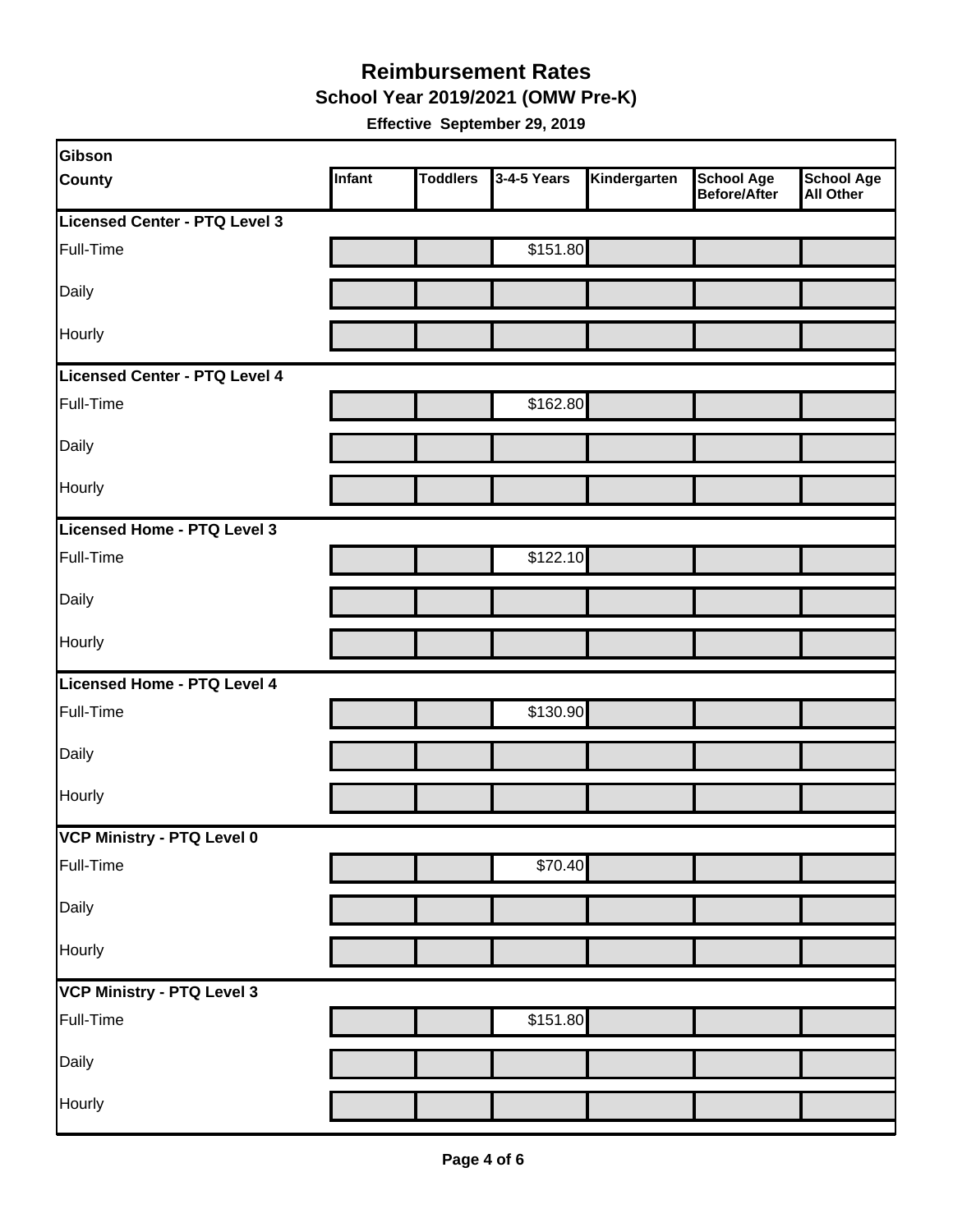**School Year 2019/2021 (OMW Pre-K)**

| Gibson                                  |               |                 |             |              |                                   |                                       |
|-----------------------------------------|---------------|-----------------|-------------|--------------|-----------------------------------|---------------------------------------|
| <b>County</b>                           | <b>Infant</b> | <b>Toddlers</b> | 3-4-5 Years | Kindergarten | <b>School Age</b><br>Before/After | <b>School Age</b><br><b>All Other</b> |
| <b>VCP Ministry - PTQ Level 4</b>       |               |                 |             |              |                                   |                                       |
| Full-Time                               |               |                 | \$162.80    |              |                                   |                                       |
| Daily                                   |               |                 |             |              |                                   |                                       |
| Hourly                                  |               |                 |             |              |                                   |                                       |
| Private Accredited School - PTQ Level 0 |               |                 |             |              |                                   |                                       |
| Full-Time                               |               |                 | \$116.60    |              |                                   |                                       |
| Daily                                   |               |                 |             |              |                                   |                                       |
| Hourly                                  |               |                 |             |              |                                   |                                       |
| Private Accredited School - PTQ Level 1 |               |                 |             |              |                                   |                                       |
| Full-Time                               |               |                 | \$116.60    |              |                                   |                                       |
| Daily                                   |               |                 |             |              |                                   |                                       |
| Hourly                                  |               |                 |             |              |                                   |                                       |
| Private Accredited School - PTQ Level 2 |               |                 |             |              |                                   |                                       |
| Full-Time                               |               |                 | \$139.70    |              |                                   |                                       |
| Daily                                   |               |                 |             |              |                                   |                                       |
| Hourly                                  |               |                 |             |              |                                   |                                       |
| Private Accredited School - PTQ Level 3 |               |                 |             |              |                                   |                                       |
| Full-Time                               |               |                 | \$151.80    |              |                                   |                                       |
| Daily                                   |               |                 |             |              |                                   |                                       |
| Hourly                                  |               |                 |             |              |                                   |                                       |
| Private Accredited School - PTQ Level 4 |               |                 |             |              |                                   |                                       |
| Full-Time                               |               |                 | \$162.80    |              |                                   |                                       |
| Daily                                   |               |                 |             |              |                                   |                                       |
| Hourly                                  |               |                 |             |              |                                   |                                       |